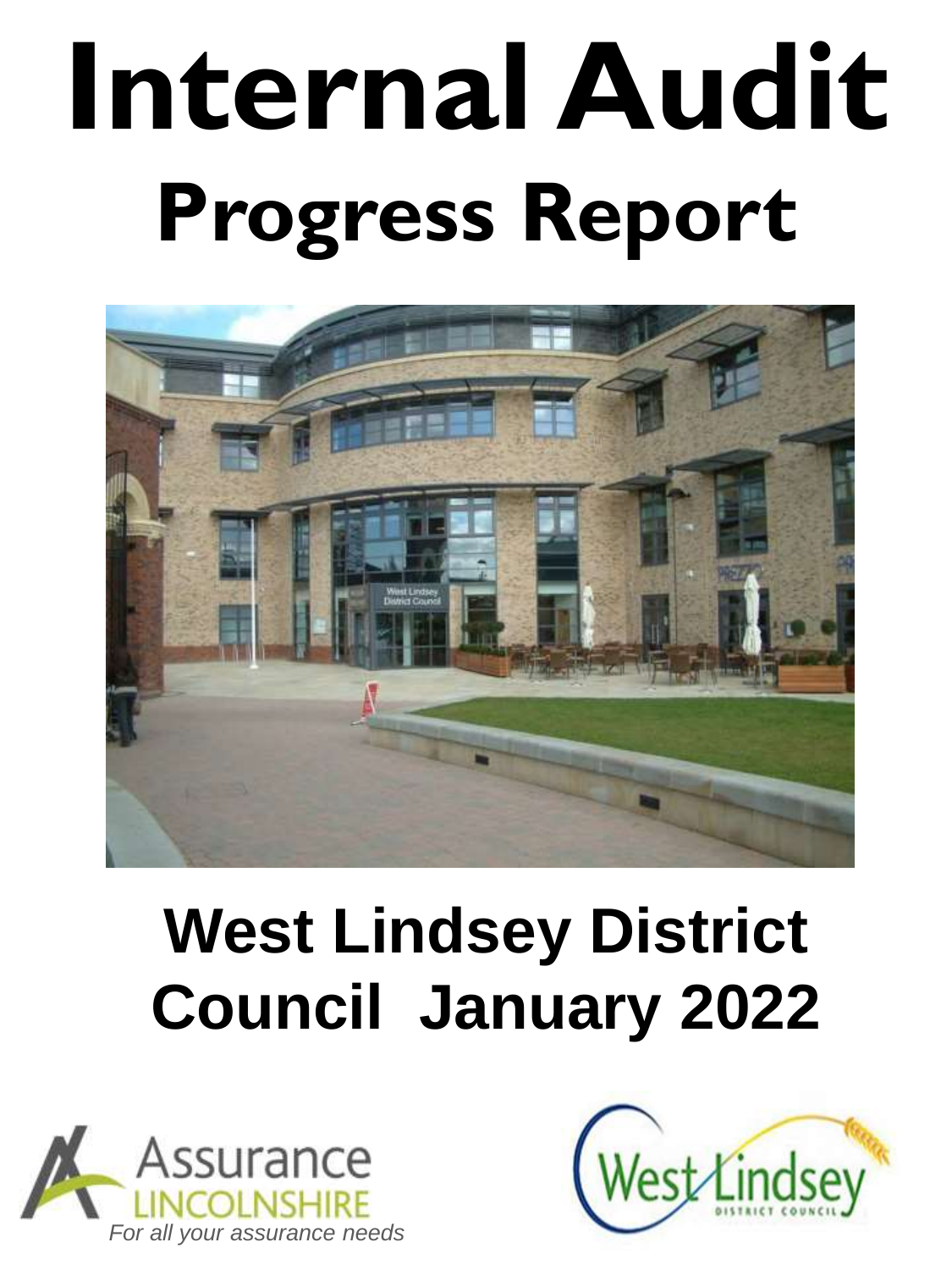# **Contents**

### **Key Messages** Page 2

| <b>Introduction</b><br><b>Summary</b><br><b>Assurances</b>                                                                                                                   |         |
|------------------------------------------------------------------------------------------------------------------------------------------------------------------------------|---------|
| <b>Internal Audit work completed</b>                                                                                                                                         | Page 5  |
| <b>Overview of Assurances</b><br><b>Audit Reports at Draft</b><br><b>Work in Progress</b>                                                                                    |         |
| <b>Other Matters of Interest</b>                                                                                                                                             | Page 8  |
| Harnessing Internal Audit Against Climate Change Risk - Oct 21                                                                                                               |         |
| <b>Benchmarking</b>                                                                                                                                                          | Page 9  |
| <b>Key Performance Indicators</b>                                                                                                                                            |         |
| <b>Appendices</b>                                                                                                                                                            | Page 10 |
| <b>1 - Assurance Definitions</b><br>2 - Limited/Low Assurance Opinion Audits<br>3 - Details of Actions not Implemented<br>4 - Internal Audit Plan 2021/22 - Progress to Date |         |
| Lucy Pledge - Head of Internal Audit & Risk Management<br>lucy.pledge@lincolnshire.gov.uk                                                                                    |         |
| <b>Emma Bee</b> - Audit Manager<br>emma.Bee@lincolnshire.gov.uk                                                                                                              |         |
| <b>Amanda Hunt</b> - Principal Auditor                                                                                                                                       |         |

**[amanda.Hunt@lincolnshire.gov.uk](mailto:amanda.Hunt@lincolnshire.gov.uk)**

This report has been prepared solely for the use of Members and Management of **West Lindsey District Council.** Details may be made available to specified external organisations, including external auditors, but otherwise the report should not be used or referred to in whole or in part without prior consent. No responsibility to any third party is accepted as the report has not been prepared, and is not intended for any other purpose.

The matters raised in this report are only those that came to our attention during the course of our work – there may be weaknesses in governance, risk management and the system of internal control that we are not aware of because they did not form part of our work programme, were excluded from the scope of individual audit engagements or were not bought to our attention. The opinion is based solely the work undertaken as part of the agreed internal audit plan. 1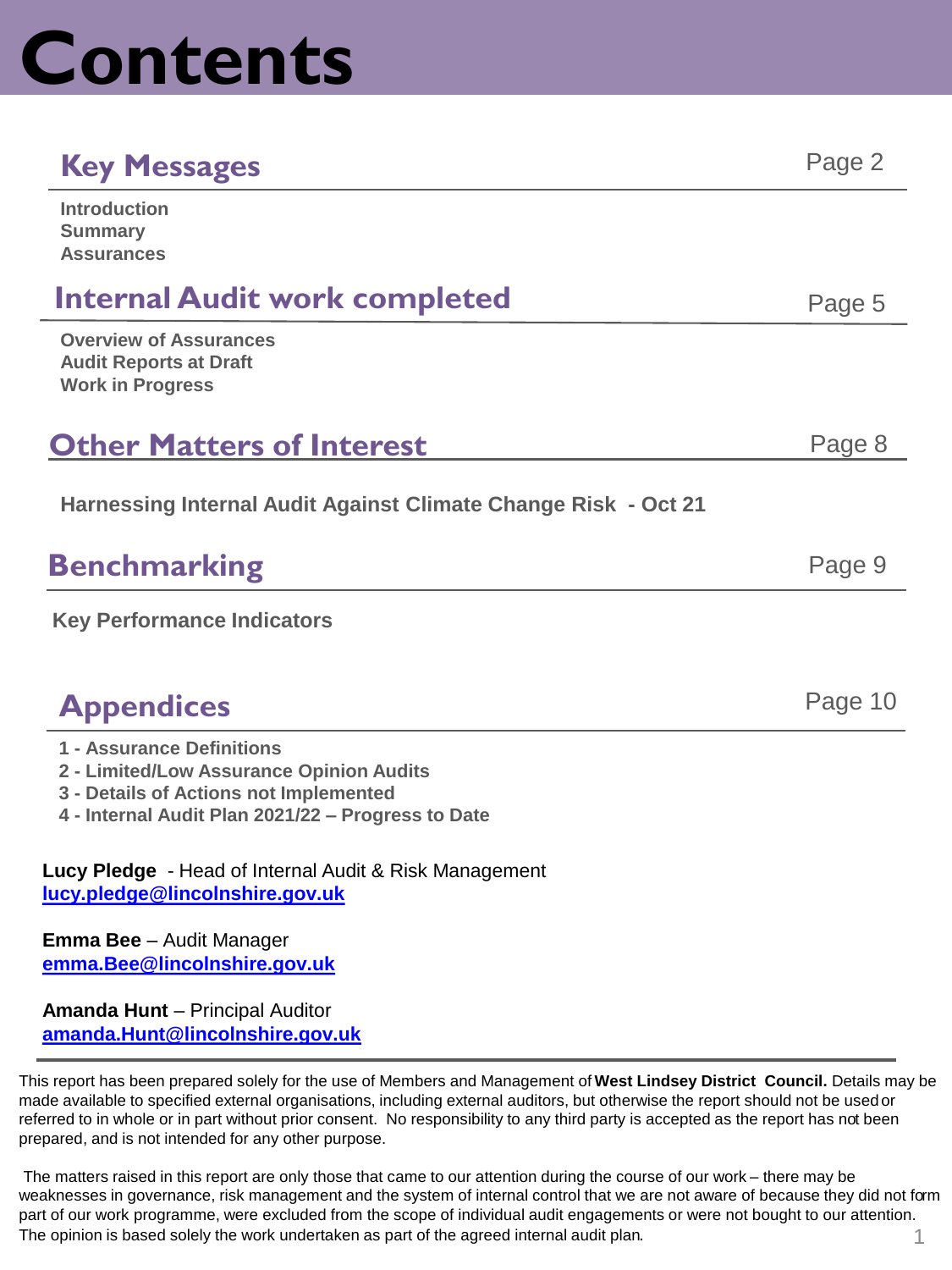# **Introduction**

The purpose of this report is to:

- Provide details of the audit work during the period October 2021 to November 2021
- Advise on progress of the 2021/22 plan
- Raise any other matters that may be relevant to the Audit Committee role

### **Key Messages**

### **Audit Plan**

During the period we have completed two assurance audits and have seven audits currently in progress with two of these at draft report stage.

We have now completed 50% of the revised plan (Appendix 4).

The two audits which have been completed are:-

- Local Land Charges High
- ICT Helpdesk Limited (Full details are provided in Appendix 2 and a summary and additional commentary is provided on page 5)

The seven which are currently in progress include:-

- Follow-up Vulnerable Communities Draft Report
- Follow –up Golden Thread Draft Report
- Insurance Fieldwork
- ICT Network infrastructure Fieldwork
- Strategic Risk (Inability to maintain critical services and deal with emergency events) - Fieldwork
- Flooding Terms of Reference
- Key Project Enterprise Resource Planning System Review underway

There have been some changes to the plan as priorities have changed during the year. The Wellbeing audit has been postponed and replaced with certification of the flood grants and a follow-up of the ICT Helpdesk report. The Value for money audit previously put on hold will now take place in quarter 4.

### **Other Work**

We have continued work on the Combined Assurance work with meetings being held with the Assistant Directors and will then pull the information together into the report.

**1 HIGH ASSURANCE**

> **0 SUBSTANTIAL ASSURANCE**

**1 LIMITED ASSURANCE**

**0 LOW ASSURANCE**

**0 OTHER REPORTS**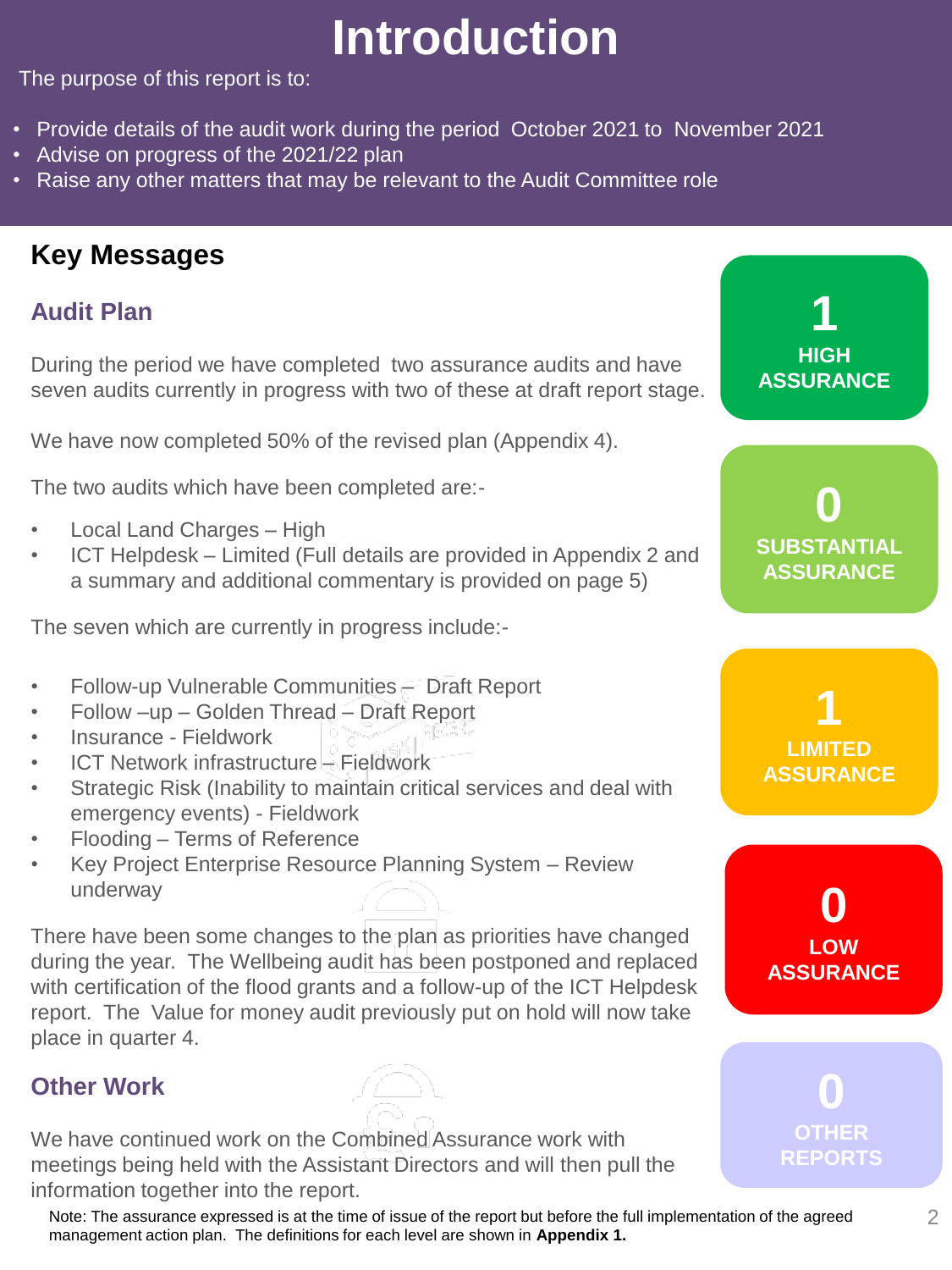# **Introduction**

### **Key Messages - Continued**

### **Performance**

We are meeting all but one of the performance targets. The one which we are slightly under is the issuing of the draft report. There were two which did not meet the target, 1 was 1 day over and the other was over as we were waiting for additional information before issuing the report (ICT Helpdesk).

Overall there are 10 agreed actions remaining to be implemented (1 High, 8 Medium and 1 Low). There are no overdue actions outstanding. Appendix 3 includes the statistics and sets out those actions where the implementation date has been extended.



3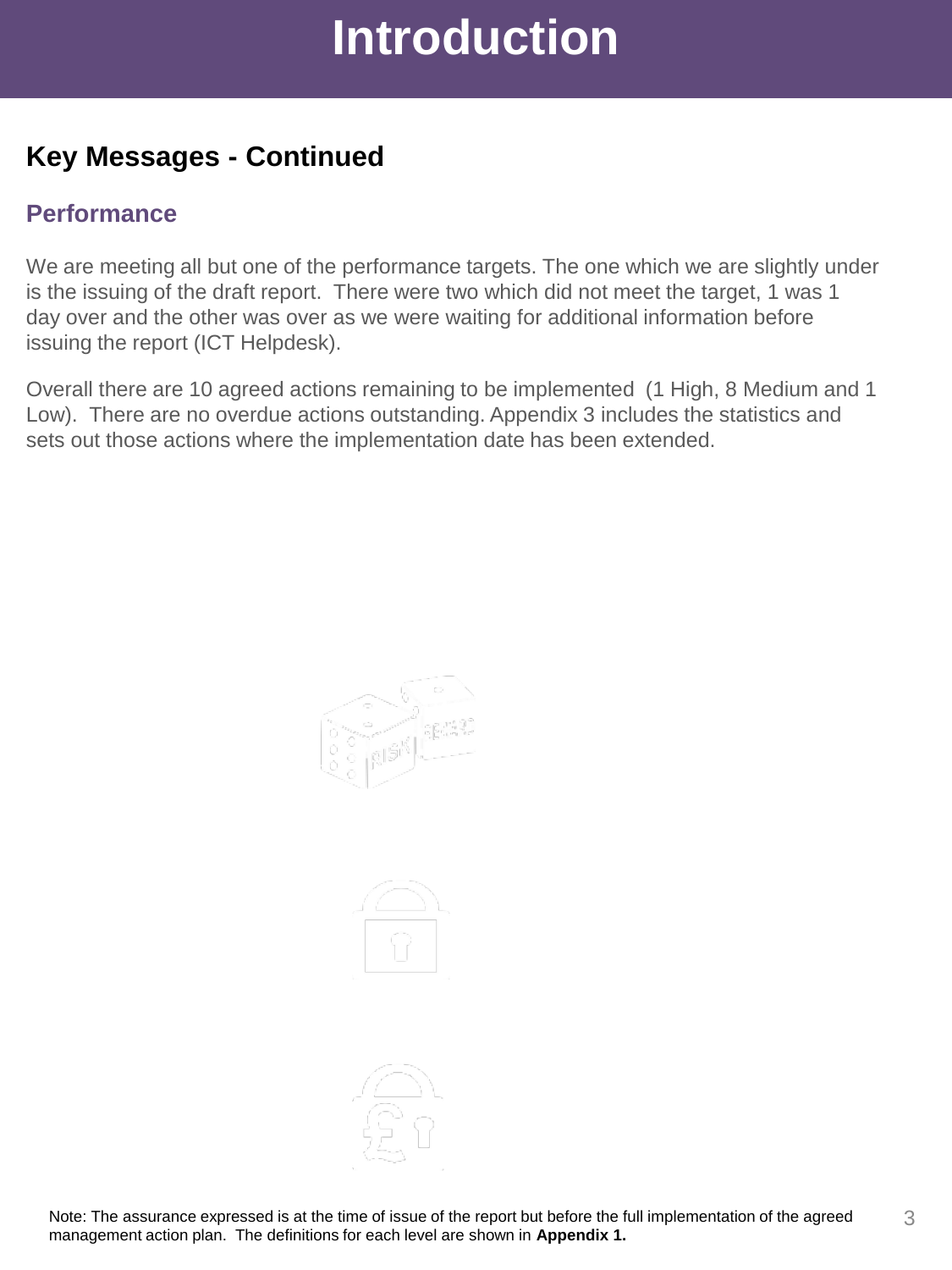# **High Assurance**

Our review has concluded that the processes and controls in place within the team are working well to maintain an accurate Local Land Charges Register and effectively manage performance.

Overall we found that the processes in place effectively ensure that there are appropriate charges for the local land charge searches, provide a full audit trail of action undertaken and ensure timely completion of search requests or updates to the Local Land Charges Register.

### **Local Land charges**

During 2021 the team changed working practices to improve performance as well as maintaining the statutory requirement to provide access to the register for personal searches within the various restrictions caused by the Covid 19 pandemic. This included introducing a new 'one stop' performance management system. This is working well and provides the team with live service data to monitor and plan workflow.

The Team has also has a number of other measures in place to support the resilience and management of fluctuations in service demand.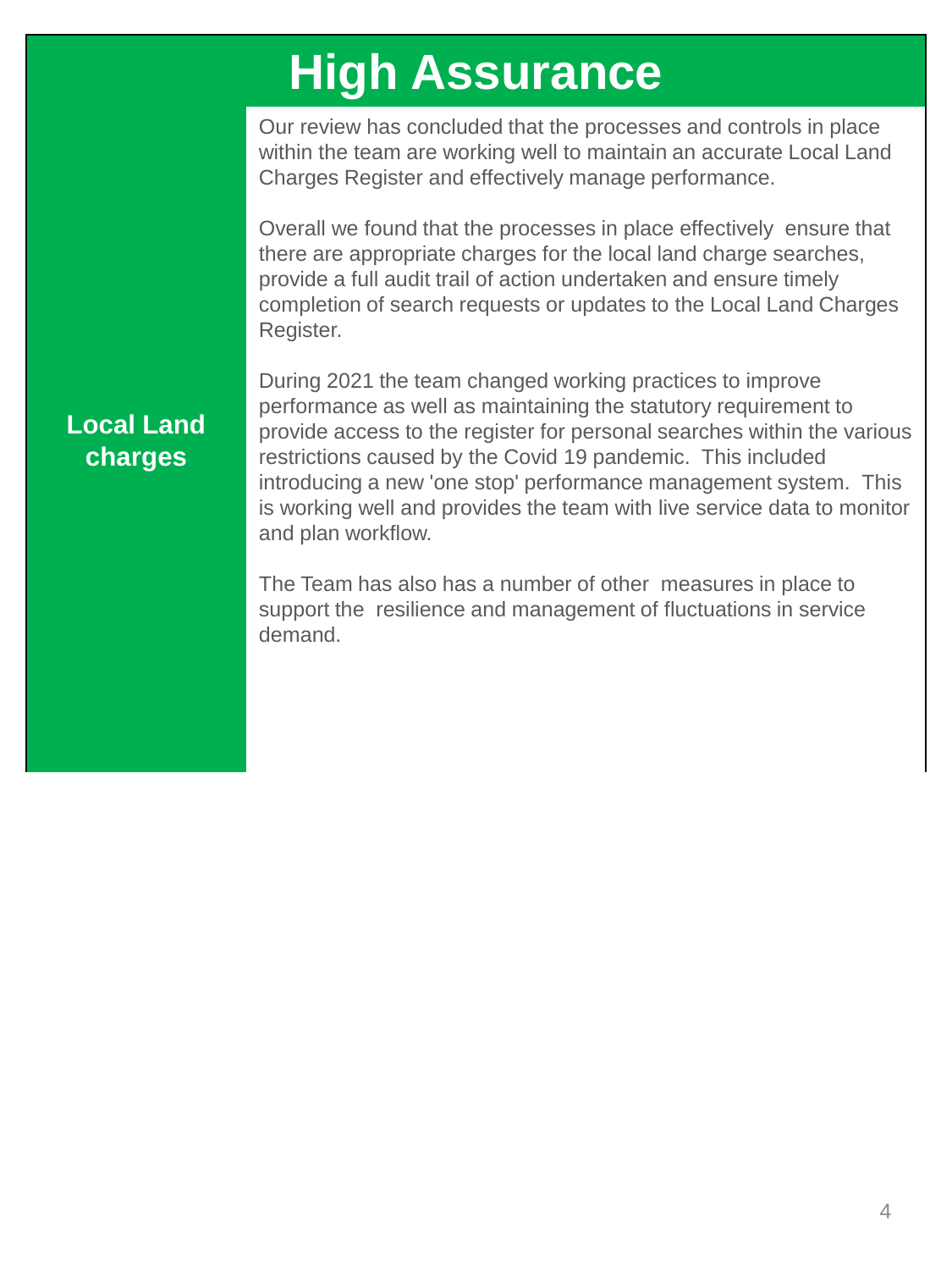# **Limited Assurance**

**ICT Helpdesk**

We are providing a Limited Assurance opinion for the operation of the NKDC/WLDC Helpdesk, with recommendations largely focusing on governance arrangements that involve establishing the service levels expected by the client Councils and the reporting of performance against these expectations.

The Help Desk system uses a range of priorities (e.g Urgent, High, Medium, Low), and expected resolution times that have been established by the ICT service. We were unable to be provided with any evidence to indicate that the client Councils had agreed these service levels.

Additionally, whilst the client Councils receive performance data about the Helpdesk function, there are no performance indicators that directly report on whether the priorities and their expected resolution times are being adhered to. We have recommended that the Councils and the ICT service restate and agree the priorities and resolution times and that performance data is then produced that demonstrates whether the ICT service is meeting the required service levels.

We identified that there had been an accumulation of over 600 unresolved Helpdesk tickets in the previous two years across both Councils. The ICT Manager had initiated remedial action and a follow up analysis undertaken in September 2021 confirmed that there had been a 70% reduction in the number of these open tickets.

There continues to be an accumulation of open tickets although the ICT Manager expects this trend to be addressed by the introduction of new measures that will reduce the volume of service requests received.

This audit commenced in November 2020 with the fieldwork being concluded in March 2021. Some of the findings raised were challenged by the auditee and additional information was requested from them to support this. This impacted on the time taken to conclude this audit during which time the remedial action taken by the auditee had reduced the number of tickets outstanding significantly. Our review provides an opinion as at a point in time which was as at March 2021, however the other issues raised within the report are significant in the context of this review and therefore our opinion remains as Limited.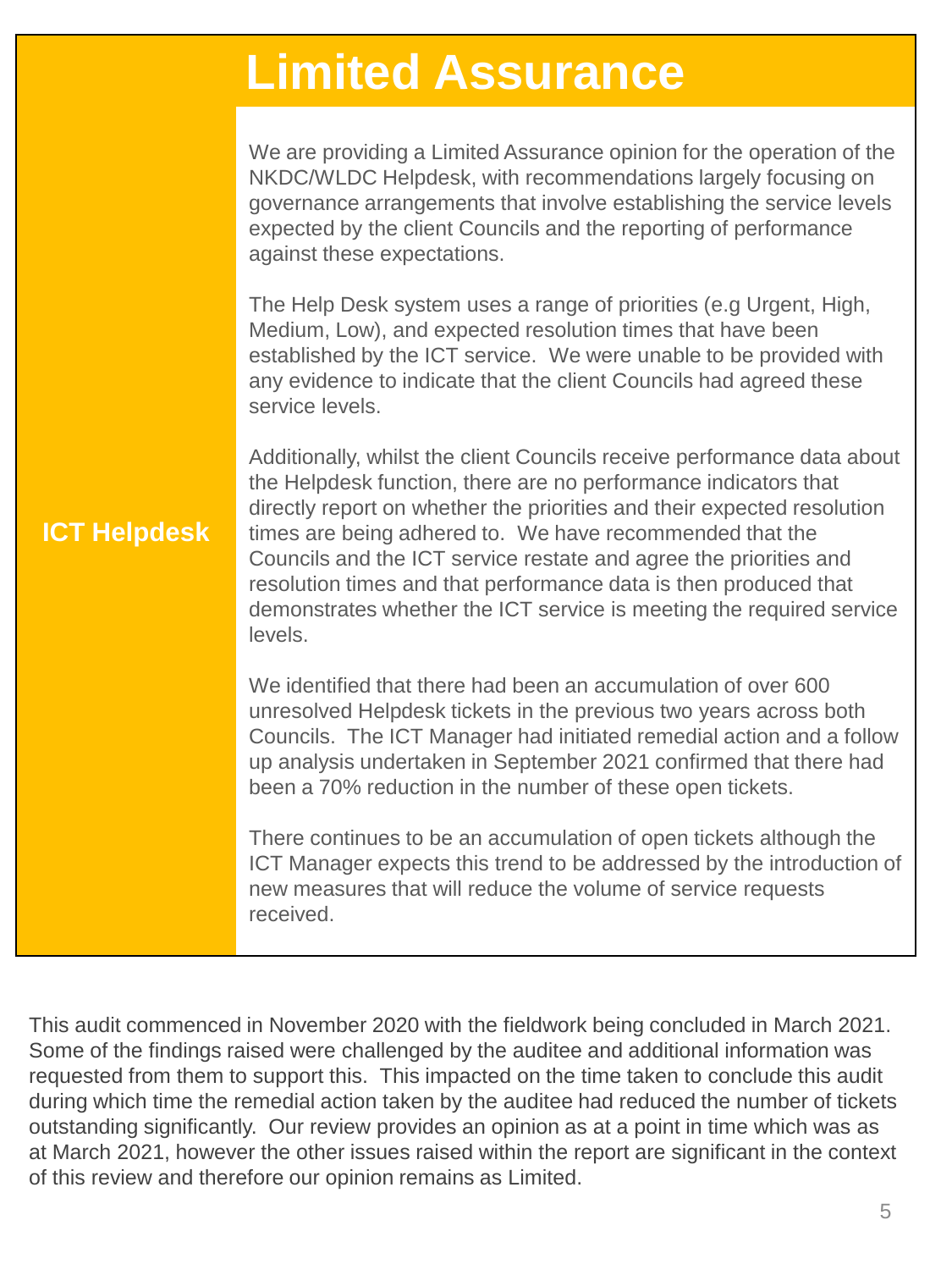

### **Audit reports at draft**

We have two audits at draft report stage:

- Follow-up Vulnerable Communities
- Follow-up Golden Thread

### **Work in Progress**

We have the following audits in progress :

- Insurance Fieldwork
- ICT Network infrastructure Fieldwork
- Strategic Risk (Inability to maintain critical services and deal with emergency events) Fieldwork
- Flooding Terms of Reference
- Key Project Enterprise Resource Planning System Review underway

### **Other Significant Work**

We continue to work on the Combined assurance process and have met with the Assistant Directors to populate the assurance map which will feed into the report.

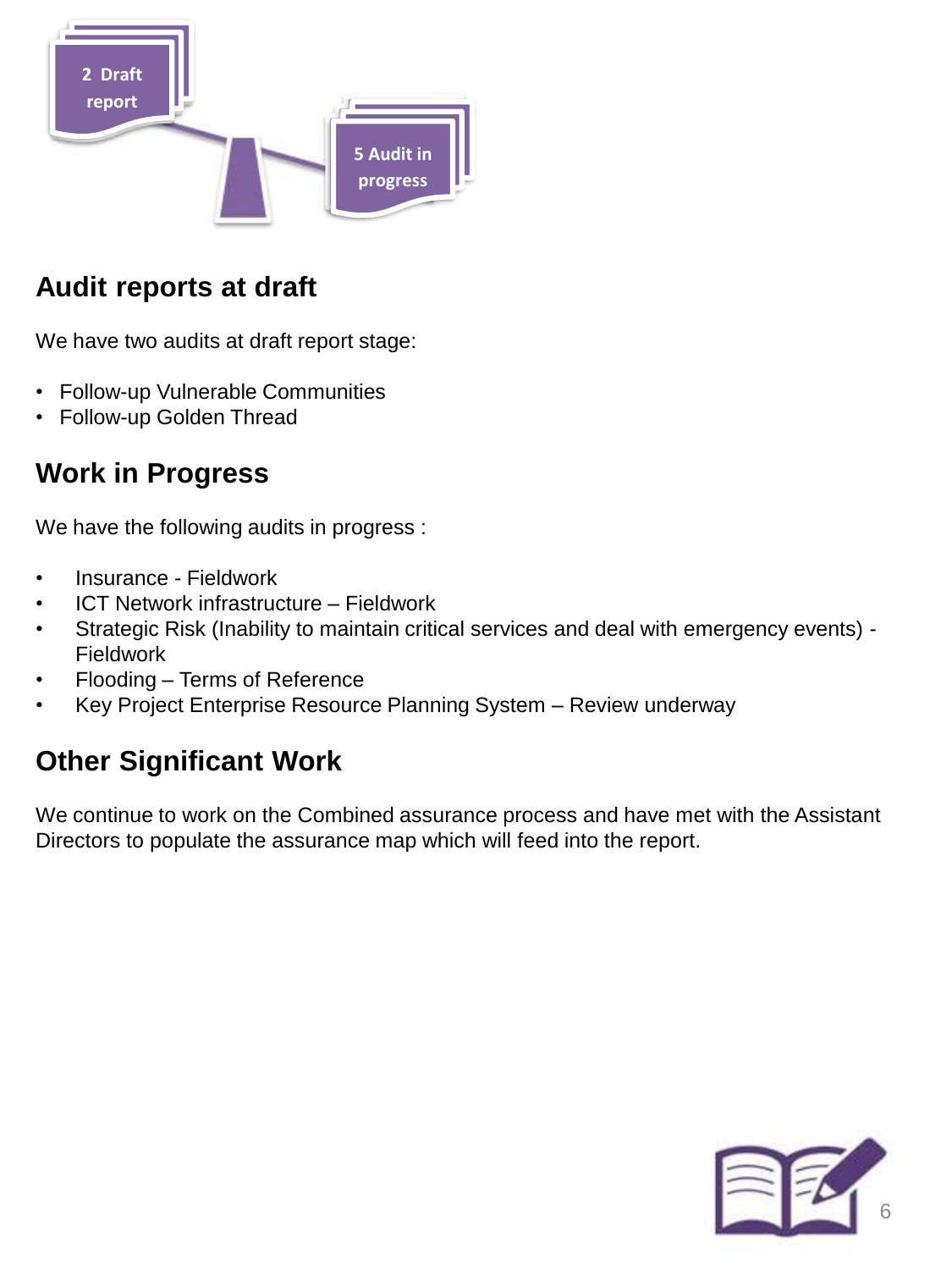

Internal Audit's performance is measured against a range of indicators. The statistics below show our performance on key indicators year to date.

# **Performance on Key Indicators**

# **Positive feedback has been received**

**Plan completed 50%**



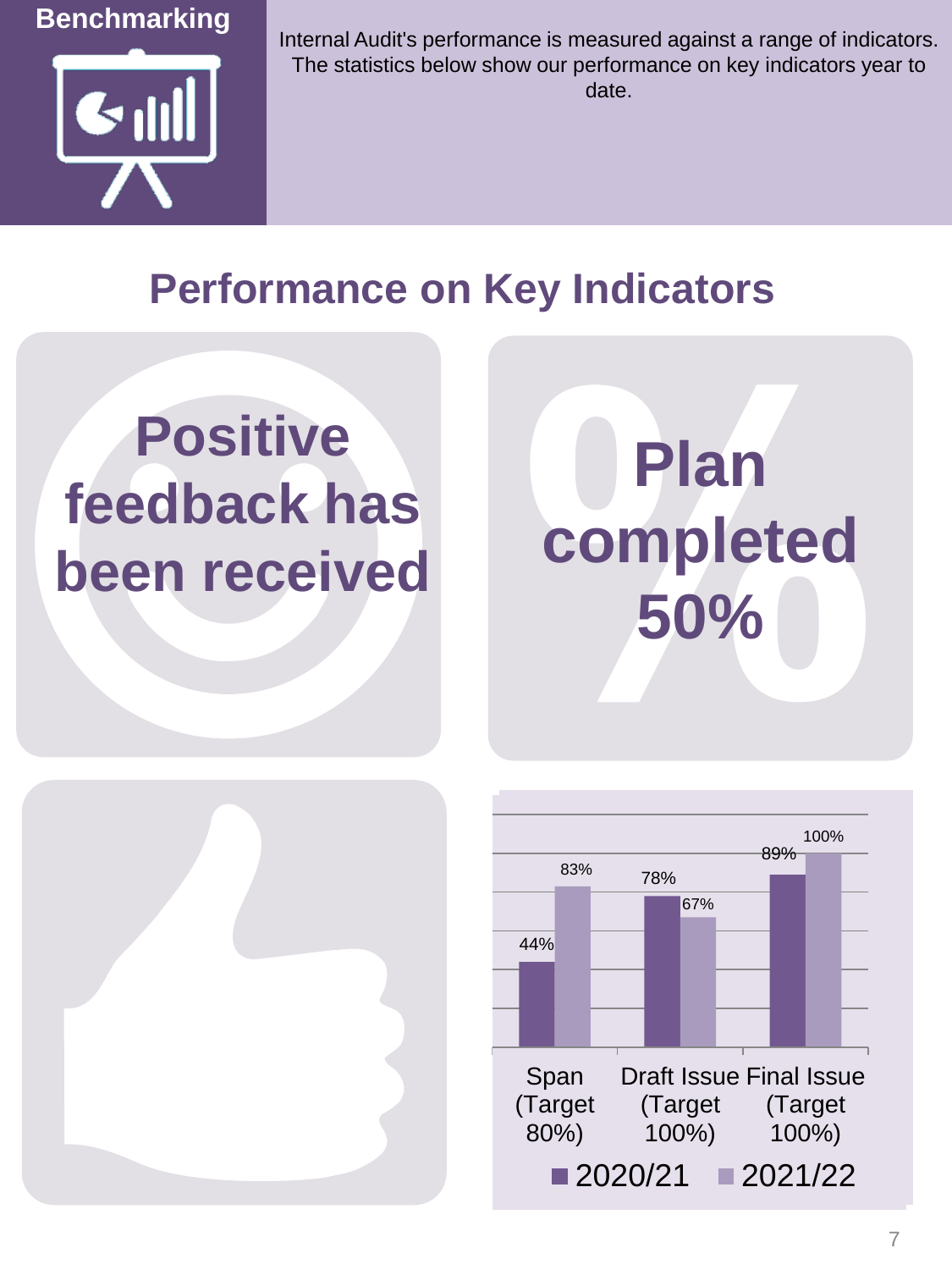

# **Other Matters of Interest**

A summary of matters that will be of particular interest to Audit Committee Members



### **Harnessing Internal Audit Against Climate Change Risk - Oct 21**

Below are some of the key extracts from the IIA report:-

Climate change is arguably the most acute challenge facing our planet right now and is an issue that is firmly moving up the agenda. It is one that organisations simply cannot afford to ignore or sideline any longer, for those that do not take action face the genuine risk of an existential crisis.

Internal audit has a responsibility to add true value to the work of organisations on climate risk from two perspectives:

- to act as a trusted advisor to the organisation in terms of how it is identifying, managing and mitigating the risks and opportunities associated with climate change.
- to comment on and assess the measures that the organisation puts in place to reduce its environmental impact and contribution to climate change.

But the responsibility to rise to these challenges does not rest solely on the shoulders of internal audit. Audit committees need to look at their organisation and ask themselves whether they are fully prepared for climate change

### **Why should climate change matter to Boards?**

As well as the need to prepare for the physical impacts of climate change, Boards must help their organisations adapt to the requirements of new national and international laws and regulations that will embed sustainability in products and services.

### **Skills and training, knowledge and resources**

It is the Audit Committees responsibility to ensure that:-

- its internal audit activity has the right combination of resources, skills and training to address climate change risk
- an appreciation of climate change risk is embedded within an organisation's strategy
- they begin having conversations about climate change preparedness with their internal audit teams.

A copy of the full report is available on request.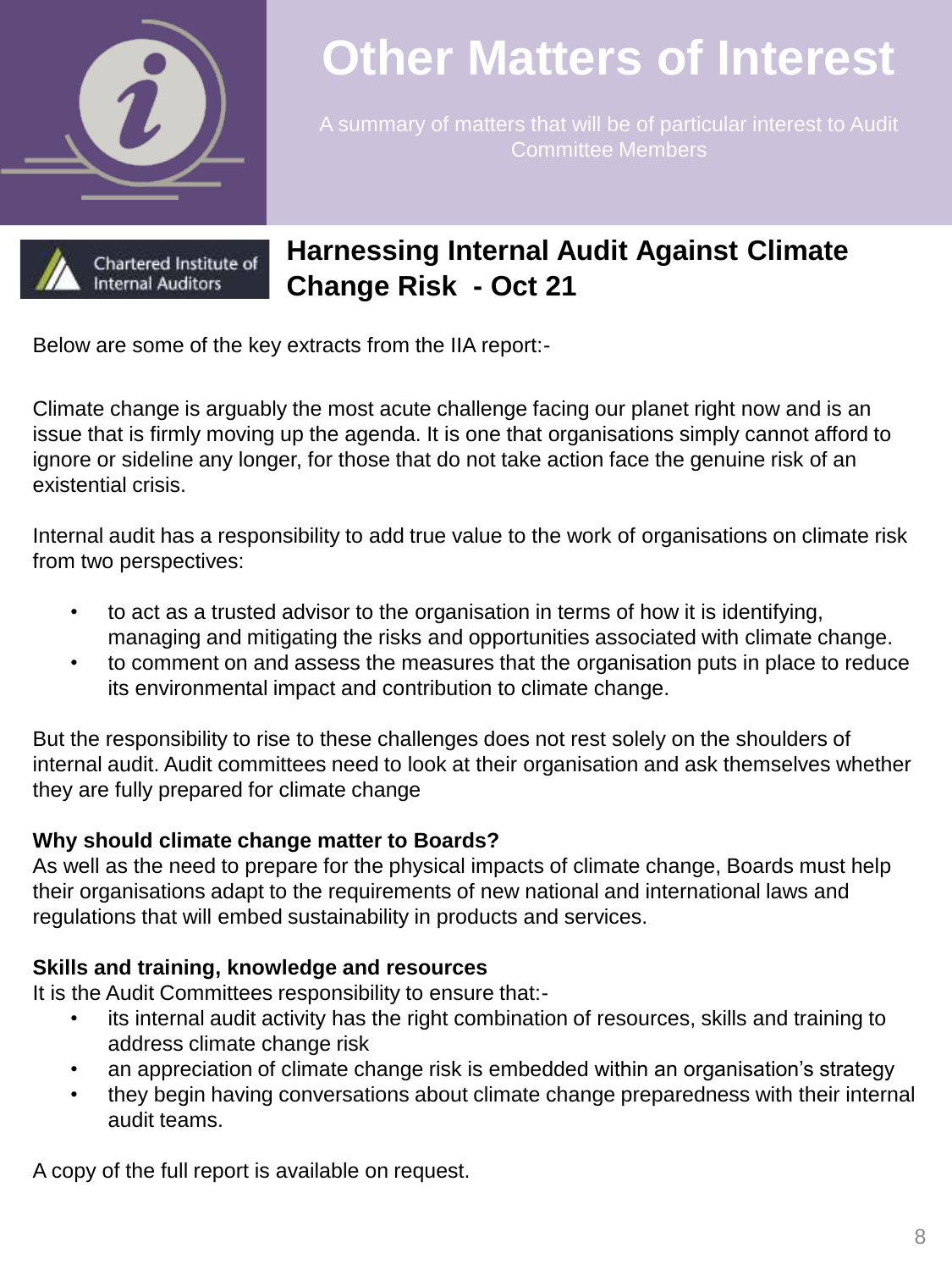**High** Our critical review or assessment on the activity gives us a high level of confidence on service delivery arrangements, management of risks, and the operation of controls and / or performance.

> The risk of the activity not achieving its objectives or outcomes is low. Controls have been evaluated as adequate, appropriate and are operating effectively.

### **Substantial**

Our critical review or assessment on the activity gives us a substantial level of confidence (assurance) on service delivery arrangements, management of risks, and operation of controls and / or performance.

There are some improvements needed in the application of controls to manage risks. However, the controls have been evaluated as adequate, appropriate and operating sufficiently so that the risk of the activity not achieving its objectives is medium to low.

### **Limited**

Our critical review or assessment on the activity gives us a limited level of confidence on service delivery arrangements, management of risks, and operation of controls and/or performance.

The controls to manage the key risks were found not always to be operating or are inadequate. Therefore, the controls evaluated are unlikely to give a reasonable level of confidence (assurance) that the risks are being managed effectively. It is unlikely that the activity will achieve its objectives.

### **Low**

Our critical review or assessment on the activity identified significant concerns on service delivery arrangements, management of risks, and operation of controls and / or performance.

There are either gaps in the control framework managing the key risks or the controls have been evaluated as not adequate, appropriate or are not being effectively operated. Therefore the risk of the activity not achieving its objectives is high.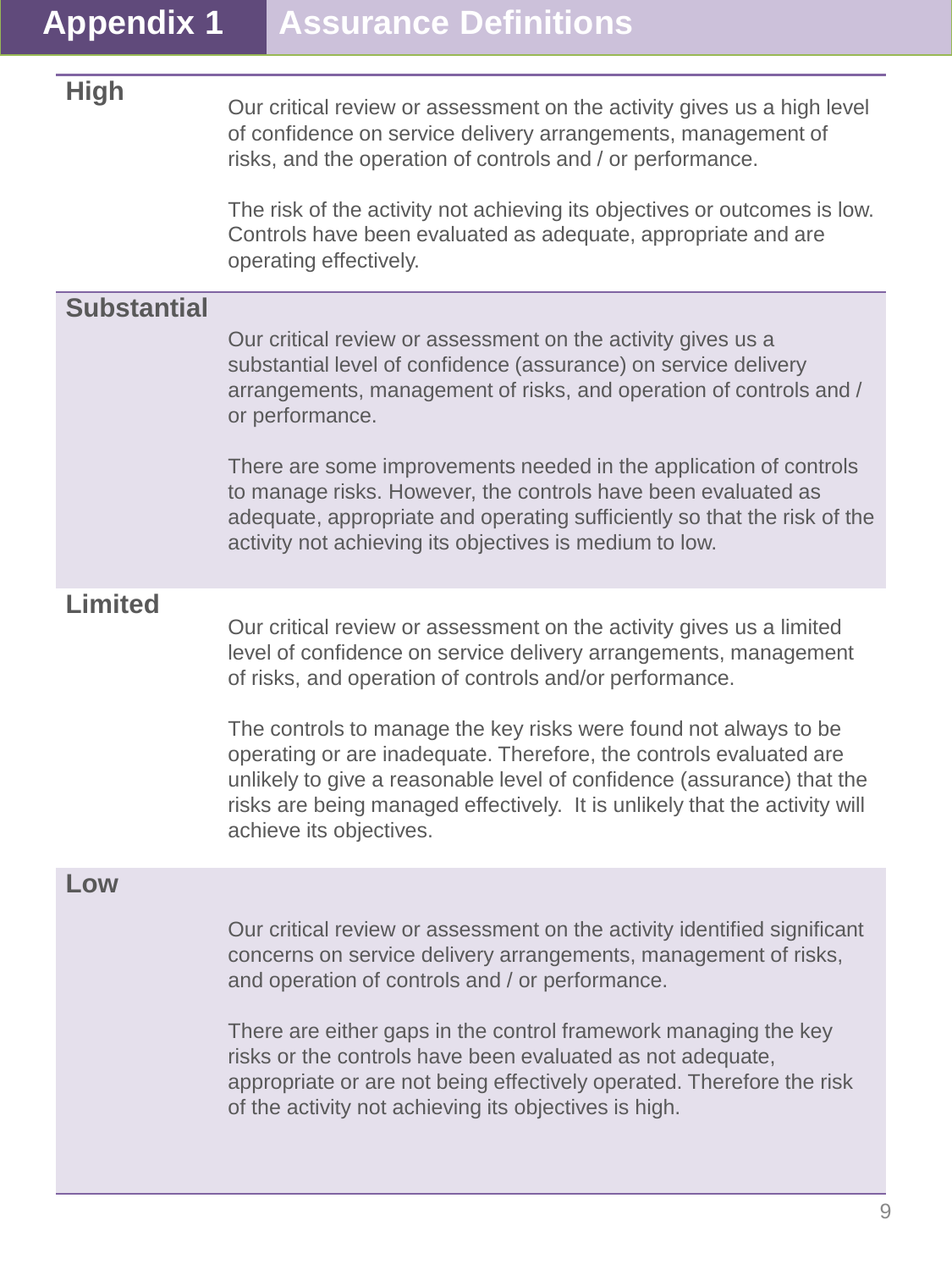# **Appendix 2 Audits with limited or low assurance**

## **ICT Helpdesk**

### **Scope**

The overall audit objective is to provide independent assurance that the Help Desk operates effectively to ensure that all matters reported by users have been adequately and efficiently documented and treated.

The scope of the review addressed all aspects of the Help Desk function, including:

- Management of the Helpdesk system and adherence to policies and procedures.
- Feeder systems from which Help Desk tickets are created to ensure that issues identified can be effectively reported and recorded.
- Staff training and resource to support the recording, tracking and resolution of help desk items including the effective use of a knowledge base to facilitate quick and effective resolution of common incidents.
- Effectiveness of the Help Desk system in classifying and prioritising the issues that are recorded and escalation process for recorded issues.
- Appropriateness of customer contact for progress updates, customer satisfaction and managing customer expectations.

### **Executive Summary**

|                                                                      | <b>Risk</b>   | Current Rating (R-A-G)                                    | <b>Recommendations</b> |        |
|----------------------------------------------------------------------|---------------|-----------------------------------------------------------|------------------------|--------|
|                                                                      |               |                                                           |                        | Medium |
| <b>Substantial</b><br><b>Limited</b><br><b>High</b><br><b>CELLEN</b> | Risk 1        | The ICT Helpdesk is not effectively<br>managed            |                        |        |
|                                                                      | Risk 2        | The ICT Helpdesk is not effectively<br>resourced          | $\Omega$               |        |
|                                                                      | <b>Risk 3</b> | Customer issues are not promptly<br>recorded and resolved |                        |        |

We are providing a Limited Assurance opinion for the operation of the NKDC/WLDC Helpdesk, with recommendations largely focusing on governance arrangements that involve establishing the service levels expected by the client Councils and the reporting of performance against these expectations.

The Help Desk system uses a range of priorities (e.g Urgent, High, Medium, Low), and expected resolution times that have been established by the ICT service. We were unable to be provided with any evidence to indicate that the client Councils had agreed these service levels.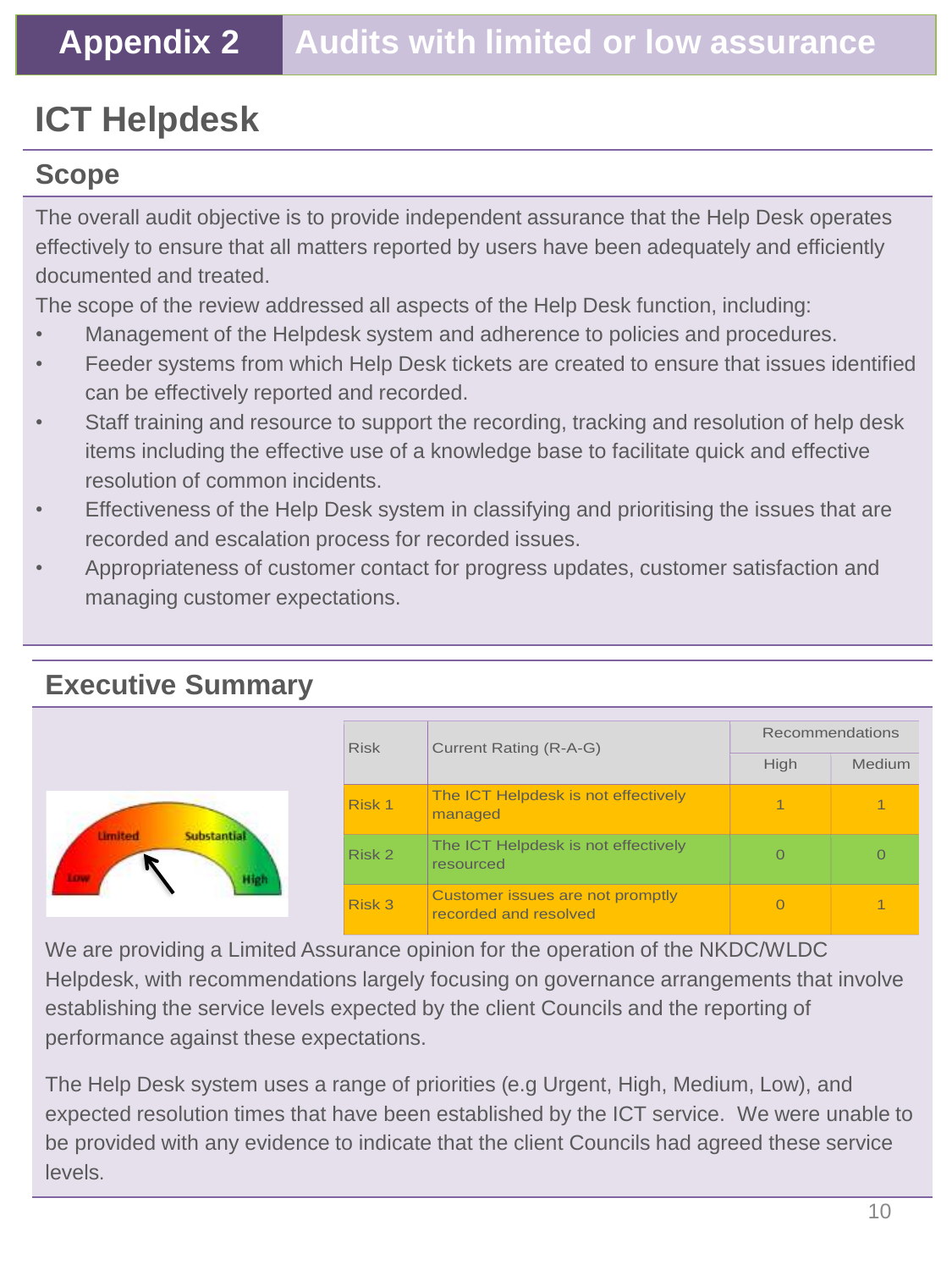### **Executive Summary**

Additionally, whilst the client Councils receive performance data about the Helpdesk function, there are no performance indicators that directly report on whether the priorities and their expected resolution times are being adhered to. We have recommended that the Councils and the ICT service restate and agree the priorities and resolution times and that performance data is then produced that demonstrates whether the ICT service is meeting the required service levels.

We identified that there had been an accumulation of over 600 unresolved Helpdesk tickets in the previous two years across both Councils. The ICT Manager had initiated remedial action and a follow up analysis undertaken in September 2021 confirmed that there had been a 70% reduction in the number of these open tickets. Our analysis can be found in Appendix 1b.

There continues to be an accumulation of open tickets although the ICT Manager expects this trend to be addressed by the introduction of new measures that will reduce the volume of service requests received.

### **Management Response**

We welcome the audit findings that provide us with an opportunity to improve. The work to introduce further governance and controls to improve the ServiceDesk outcomes for the both North Kesteven and West Lindsey was underway when the audit started, with the excellent work and progress recognised with actions already completed during the period of the review and will continue. We would like to thank Assurance Lincolnshire for their work on this.

Evonne Rogers – North Kesteven District Council - Head of Corporate and Community **Services** 

Nova Roberts – West Lindsey District Council – Assistant Director, Change Management and Regulatory Services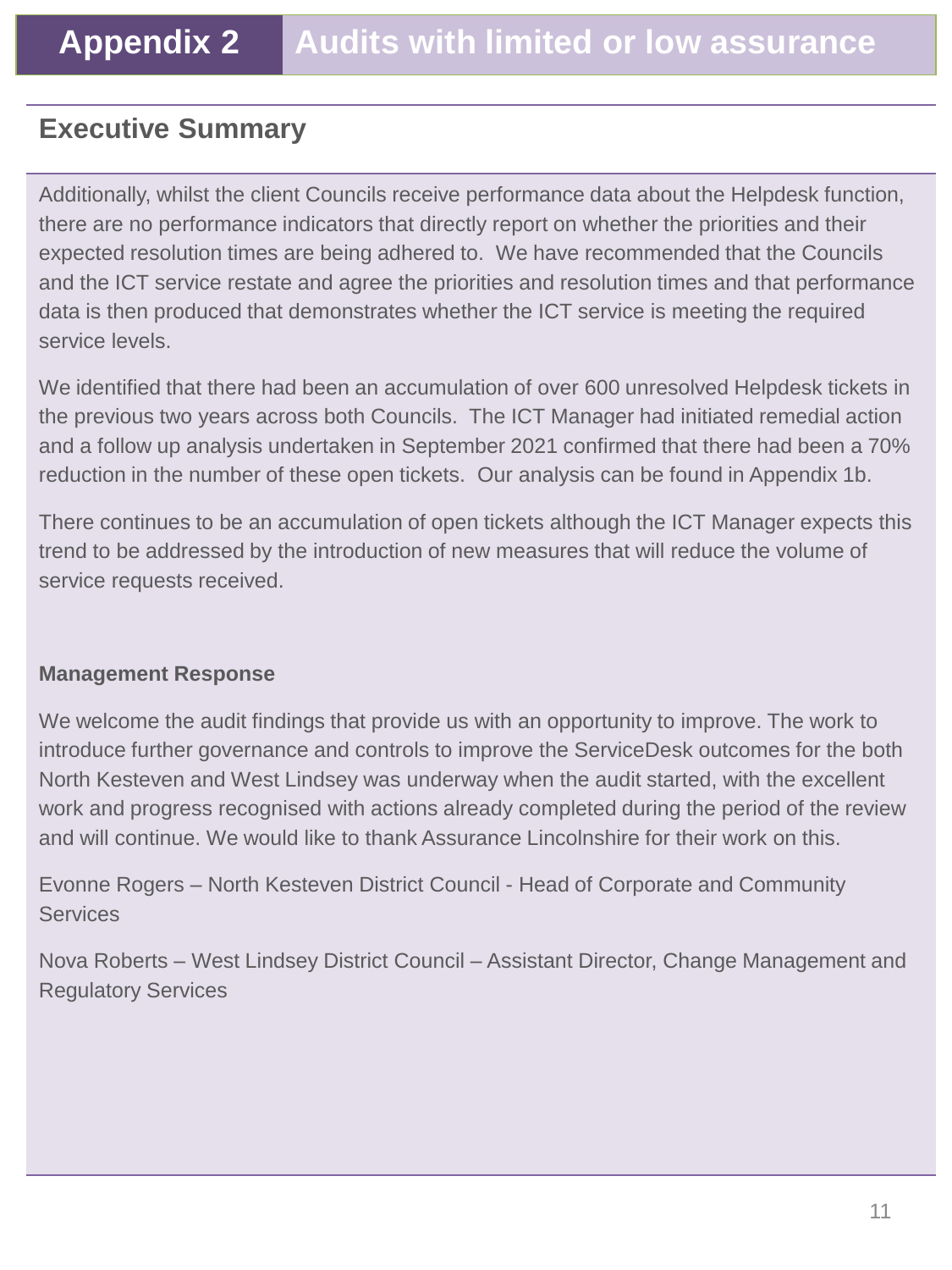### **Audit Actions not yet implemented for all audits at 30 November 2021**

### **All Actions remaining to be implemented**



**High Priority Actions remaining to be implemented**



### **Medium Priority Actions remaining to be implemented**



Details of those extended this time are provided in the following pages.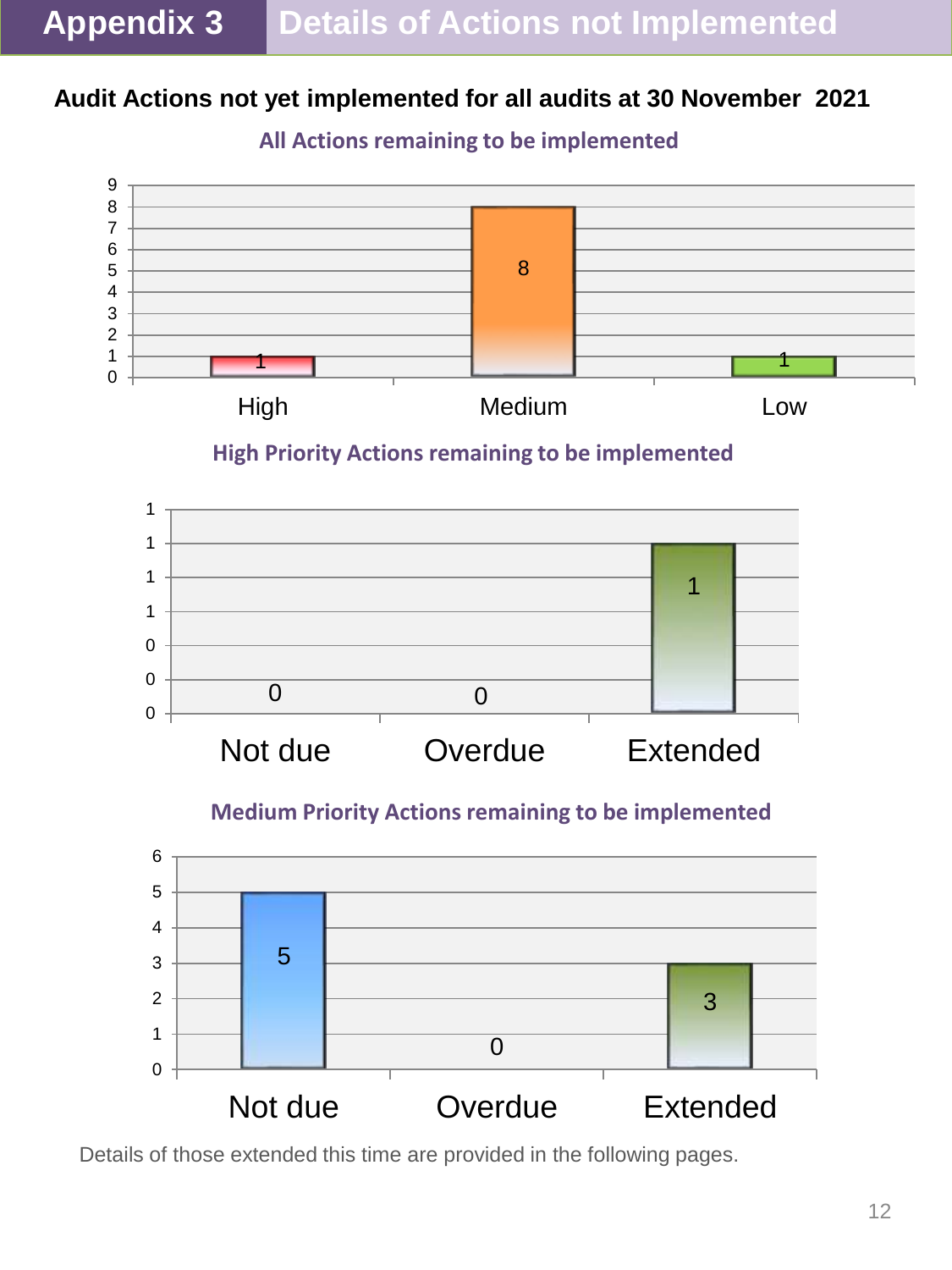### **Details of Agreed Actions where the implementation date has been extended since November 2021**

| <b>Audit</b>                                                  | <b>Priority</b> | <b>Agreed Action</b>                                                                                                                                                   | <b>Owner</b> | <b>Original</b><br>due<br>date | <b>Current</b><br>due<br>date | <b>Comments</b>                                                                                                                                                                                                                                                                                                            |
|---------------------------------------------------------------|-----------------|------------------------------------------------------------------------------------------------------------------------------------------------------------------------|--------------|--------------------------------|-------------------------------|----------------------------------------------------------------------------------------------------------------------------------------------------------------------------------------------------------------------------------------------------------------------------------------------------------------------------|
| WLDC 2020/21-10 Medium<br>- ICT Email<br>Security             |                 | Agreed The Council will Cliff Dean<br>replace the Security<br>Email Gateway.                                                                                           |              |                                |                               | 31/12/2021 31/03/2022 Management Team<br>have decided to<br>move the delivery<br>date to the end of<br>Mar-22 to allow for<br>an independent<br>assessment of the<br>proposed PMO.<br>Workshops have<br>been arranged with<br>key stakeholders                                                                             |
| WLDC 2020/21-03 Medium<br>- Key Projects -<br>The Waste Depot |                 | Links between the<br>project benefits and its<br>outcomes/deliverables<br>to be determined<br>together with how they<br>will be measured.                              | Ady Selby    |                                |                               | 30/04/2021 28/02/2022 Depot opening<br>slightly delayed.<br><b>Benefits</b> are<br>reviewed as part of<br>Depot Project<br>meetings and project<br>update meetings<br>between Sponsor<br>and Change Team.<br>Full review will take<br>place when depot is<br>fully operational,<br>target date to move<br>to February 2022 |
| WLDC 2020/21-03 Medium<br>- Key Projects -<br>The Waste Depot |                 | Benefit measures and<br>targets to be approved<br>by Project Group and<br>Portfolio Board with<br>key officers appointed<br>responsibility of the<br>benefit measures. | Ady Selby    |                                |                               | 30/04/2021 28/02/2022 Depot opening<br>delayed slightly,<br>hence full<br>assessment can't be<br>undertaken until the<br>site is fully<br>operational. Target<br>date to move to<br>February 2022                                                                                                                          |

\* Was not overdue when extension applied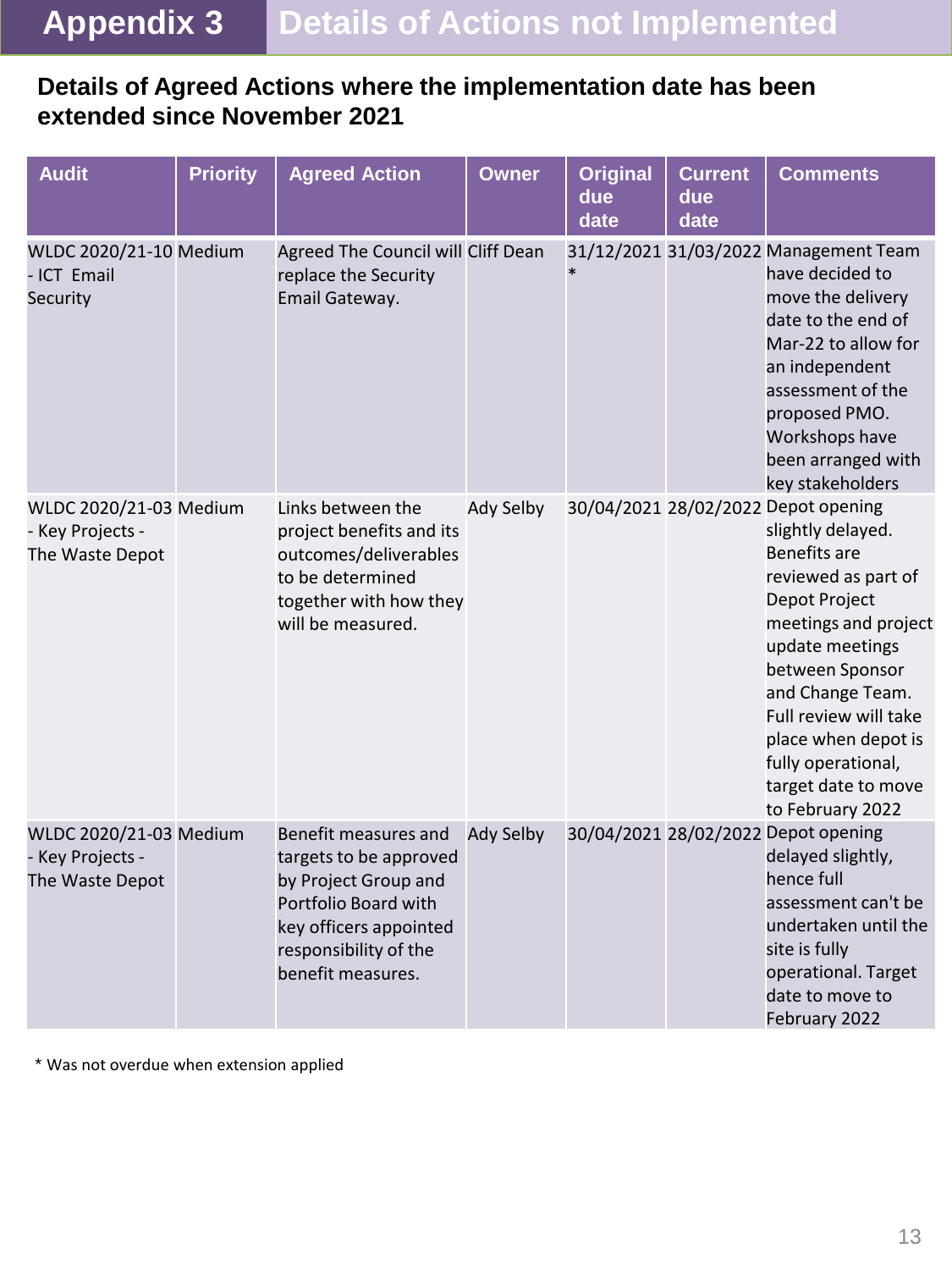| <b>Audit</b>                                         | <b>Scope of Work</b>                                                                                                                                                                                                          | <b>Start</b><br><b>Planned</b><br><b>Date</b>                       | <b>Start</b><br><b>Actual</b><br><b>Date</b> | <b>End</b><br><b>Actual</b><br><b>Date</b> | <b>Rating</b> |
|------------------------------------------------------|-------------------------------------------------------------------------------------------------------------------------------------------------------------------------------------------------------------------------------|---------------------------------------------------------------------|----------------------------------------------|--------------------------------------------|---------------|
| 2020/21 ICT<br><b>Helpdesk</b>                       | Joint review with NKDC to<br>review the effectiveness and<br>efficiency of the helpdesk<br>The previously unallocated<br>ICT days have been added to<br>this review to enable a<br>deeper dive into Performance<br>& Delivery | Q <sub>4</sub><br>$Jan -$<br><b>Mar 20</b>                          | <b>Nov -20</b>                               | <b>Nov -21</b>                             | Limited       |
| 2020/21 Covid<br><b>19 Business</b><br><b>Grants</b> | To provide assurance over<br>claims in relation to the Small<br><b>Business Grant Fund (SBGF)</b><br>and Retail, Hospitality and<br>Leisure Grants (RHLG).                                                                    | Q4/Q1<br>Mar- Jun<br>21                                             | May -21                                      | Sept -21                                   | Substantial   |
| 2020/21<br><b>Together 24</b>                        | To provide assurance over<br>the governance<br>arrangements in place                                                                                                                                                          | $Q4$ Jan $-$<br><b>Mar 21</b><br><b>Revised</b><br>to April<br>2021 | Apr-21                                       | Sept -21                                   | High          |
| <b>Key Control</b><br><b>Testing</b>                 | Delivery of key control testing<br>to enable Head of Internal<br>Audit to form an opinion on<br>the Council's financial control<br>environment.                                                                               | Q4                                                                  |                                              |                                            |               |
| <b>Grants</b><br>awarded                             | To provide assurance that<br>there are robust<br>arrangements in place for the<br>issuing of grants across the<br>council and grant conditions<br>are monitored and complied<br>with                                          | Q2                                                                  | $Jul-21$                                     | Sept -21                                   | High          |
| <b>Insurance</b>                                     | To provide assurance around<br>the adequacy and<br>effectiveness of processes<br>within the insurance function                                                                                                                | Q <sub>1</sub><br>Revised<br>to Q3                                  | Sept -21                                     |                                            | Fieldwork     |
| <b>Value for</b><br><b>Money (VFM)</b>               | To provide assurance that<br>the Council takes all<br>reasonable steps to achieve<br>Value for Money in the<br>delivery of its services.                                                                                      | Q <sub>1</sub><br><b>Revised</b><br>to Q4                           |                                              |                                            |               |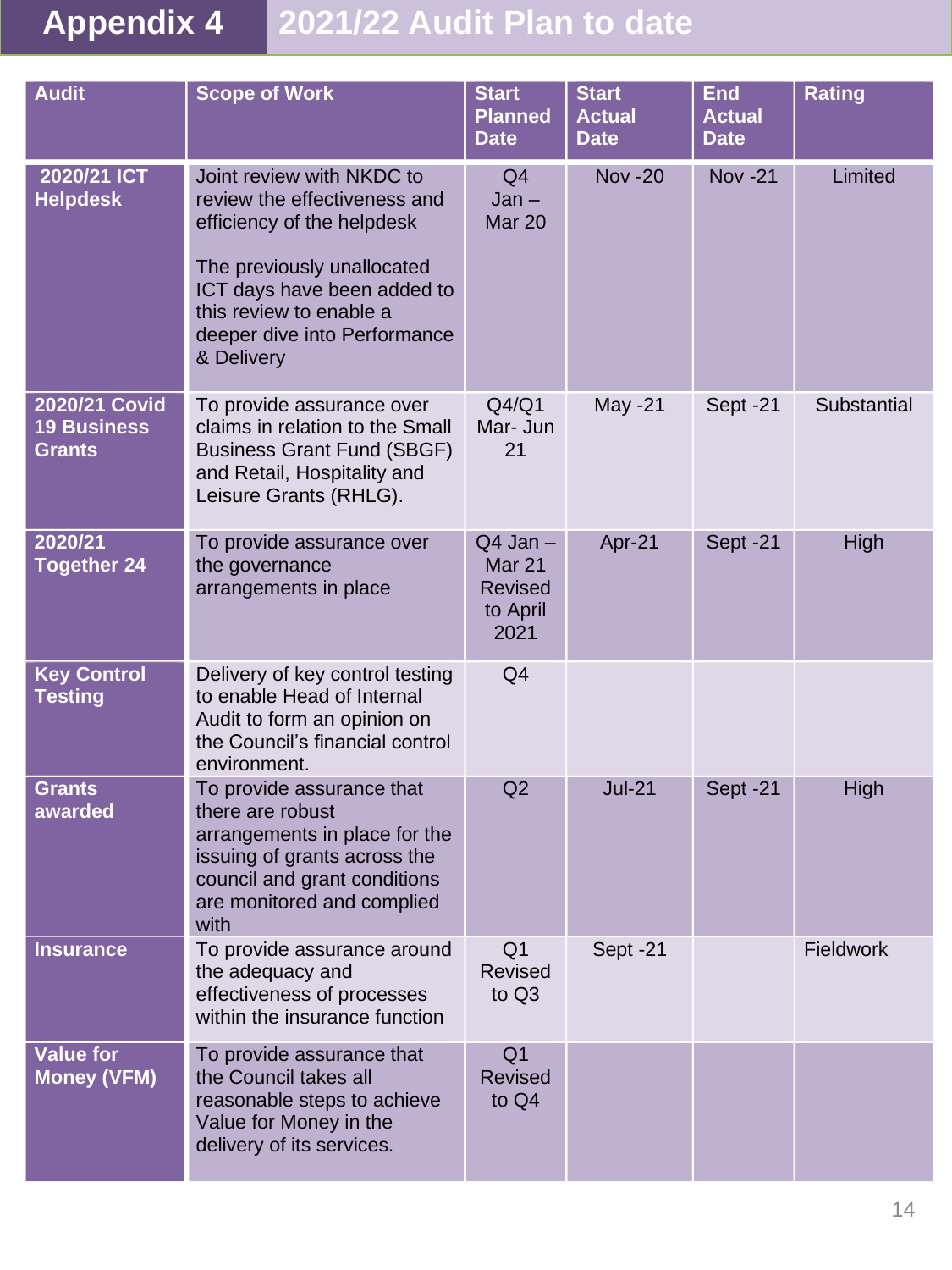| <b>Audit</b>                                                                                                            | <b>Scope of Work</b>                                                                                                                                                         | <b>Start</b><br><b>Planned</b><br><b>Date</b> | <b>Start</b><br><b>Actual</b><br><b>Date</b> | <b>End</b><br><b>Actual</b><br><b>Date</b> | <b>Rating</b>            |
|-------------------------------------------------------------------------------------------------------------------------|------------------------------------------------------------------------------------------------------------------------------------------------------------------------------|-----------------------------------------------|----------------------------------------------|--------------------------------------------|--------------------------|
| <b>Strategic Risk -</b><br><b>Inability to</b><br>maintain critical<br>services and<br>deal with<br>emergency<br>events | To provide assurance that<br>the processes in place to<br>support the management<br>of this strategic risk are<br>operating effectively                                      | Q3                                            | <b>Oct-21</b>                                |                                            | <b>Fieldwork</b>         |
| <b>Flood</b><br><b>Management</b>                                                                                       | To provide assurance that<br>adequate arrangements<br>are in place between the<br>council and the LLFA to<br>both prevent and respond<br>to flooding - Client wide<br>review | Q2<br><b>Revised</b><br>to Q3                 |                                              |                                            | <b>TOR</b> agreed        |
| <b>Carbon</b><br><b>Management</b>                                                                                      | To provide assurance that<br>the plans in place to tackle<br>climate change are<br>relevant, fit for purpose<br>and achievable                                               | Q <sub>4</sub>                                |                                              |                                            | <b>TOR</b> agreed        |
| <b>Local Land</b><br><b>Charges</b>                                                                                     | To provide assurance over<br>the operational<br>arrangements in place<br>with a core focus on<br>performance management                                                      | Q2                                            | <b>Jul-2021</b>                              | <b>Nov-21</b>                              | High                     |
| Wellbeing                                                                                                               | Review of delivery and<br>effectiveness of the<br>Council's elements of the<br>wellbeing contract. - Client<br>wide review                                                   | Q <sub>4</sub>                                |                                              |                                            | Removed                  |
| <b>Enterprise</b><br><b>Resource</b><br><b>Planning</b><br>system                                                       | Consultancy review to<br>advise and support on<br>system controls during the<br>implementation of this new<br>system                                                         | $Q1-3$<br><b>Revised</b><br>to Q <sub>3</sub> | <b>Nov-21</b>                                |                                            | <b>Review</b><br>ongoing |
| <b>ICT Disaster</b><br><b>Recovery &amp;</b><br><b>Backup</b>                                                           | To provide assurance that<br>backups are robust,<br>working effectively and<br>that disaster recovery<br>arrangements are in place<br>and also periodically<br>tested.       | Q <sub>4</sub>                                |                                              |                                            |                          |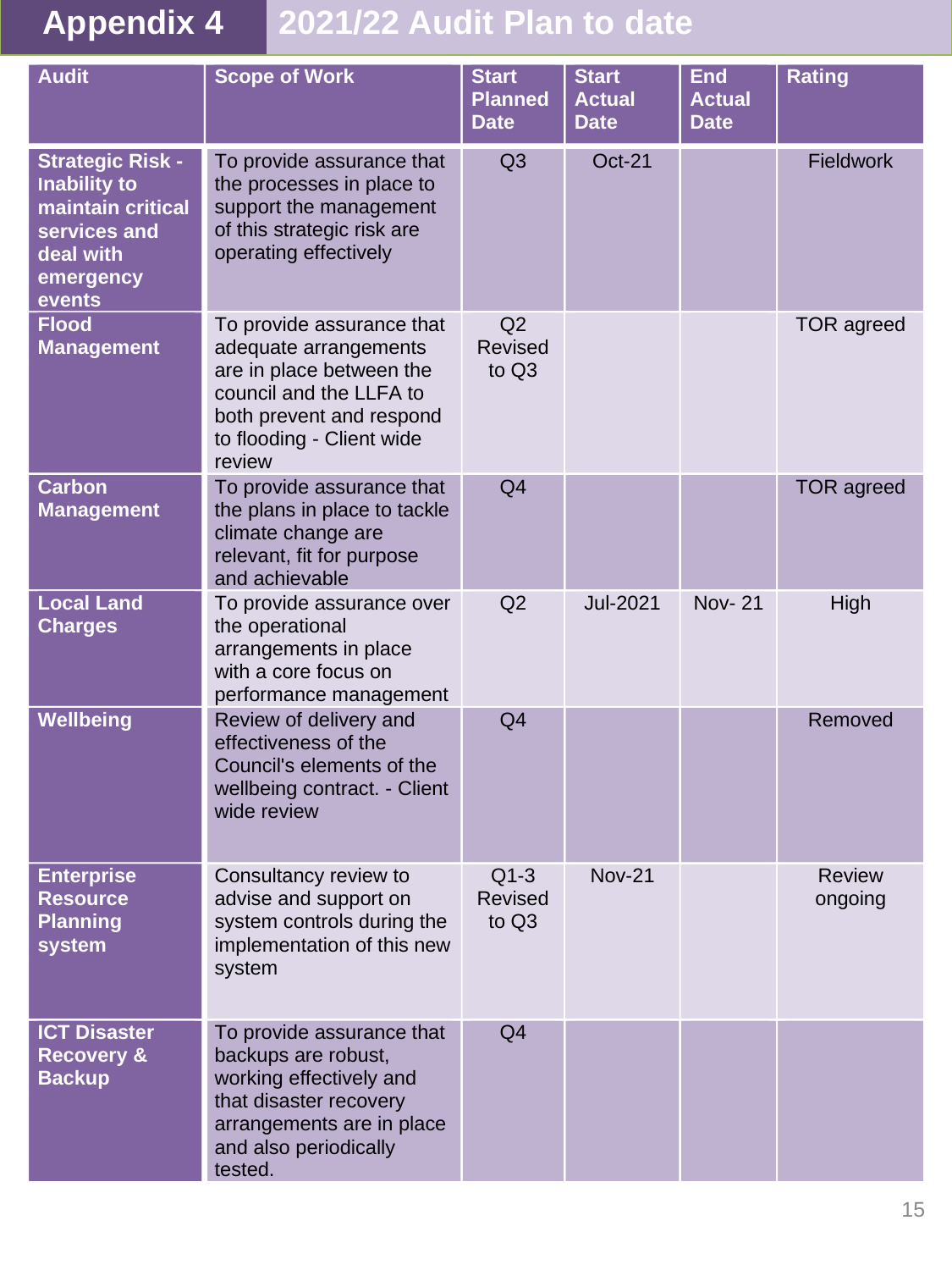| <b>Audit</b>                                                                           | <b>Scope of Work</b>                                                                                                                                                                   | <b>Start</b><br><b>Planned</b><br><b>Date</b> | <b>Start</b><br><b>Actual</b><br><b>Date</b> | <b>End</b><br><b>Actual</b><br><b>Date</b> | <b>Rating</b>        |
|----------------------------------------------------------------------------------------|----------------------------------------------------------------------------------------------------------------------------------------------------------------------------------------|-----------------------------------------------|----------------------------------------------|--------------------------------------------|----------------------|
| <b>ICT - Cloud/</b><br><b>Housed</b><br><b>Services</b>                                | Review of several cloud<br>hosted solutions to<br>ascertain the level of due<br>diligence undertaken of<br>selected providers and the<br>adequacy of security<br>arrangements in place | Q3                                            |                                              |                                            | <b>TOR drafted</b>   |
| <b>ICT - Network</b><br>Infrastructure &<br><b>Security</b>                            | Review of the network<br>architecture and design<br>from a security<br>perspective to determine<br>whether adequate security<br>mechanisms are in place<br>and operating effectively.  | Q <sub>1</sub>                                | Sept -21                                     |                                            | <b>Fieldwork</b>     |
| <b>Follow-ups:-</b><br><b>Vulnerable</b><br><b>Communities</b><br><b>Golden Thread</b> | To provide management<br>with assurance that<br>actions from previous key<br>audits have been<br>implemented and this has<br>led to improved outcomes.                                 | Q <sub>1</sub>                                | Aug - 21<br>Sept-21                          |                                            | <b>Draft Reports</b> |
| <b>Combined</b><br><b>Assurance</b>                                                    | Updating the assurance<br>map and completing the<br><b>Combined Assurance</b><br>report.                                                                                               | Q <sub>3</sub>                                |                                              |                                            | Meetings held        |
| <b>Flood Grant</b>                                                                     | To carry out the grant<br>certification work as<br>required.                                                                                                                           | Q <sub>4</sub>                                |                                              |                                            |                      |
| $Follow - Up -$<br><b>ICT Helpdesk</b>                                                 | To provide management<br>with assurance that<br>actions from previous<br>audit has been<br>implemented and this has<br>led to improved outcomes                                        | Q4                                            |                                              |                                            |                      |